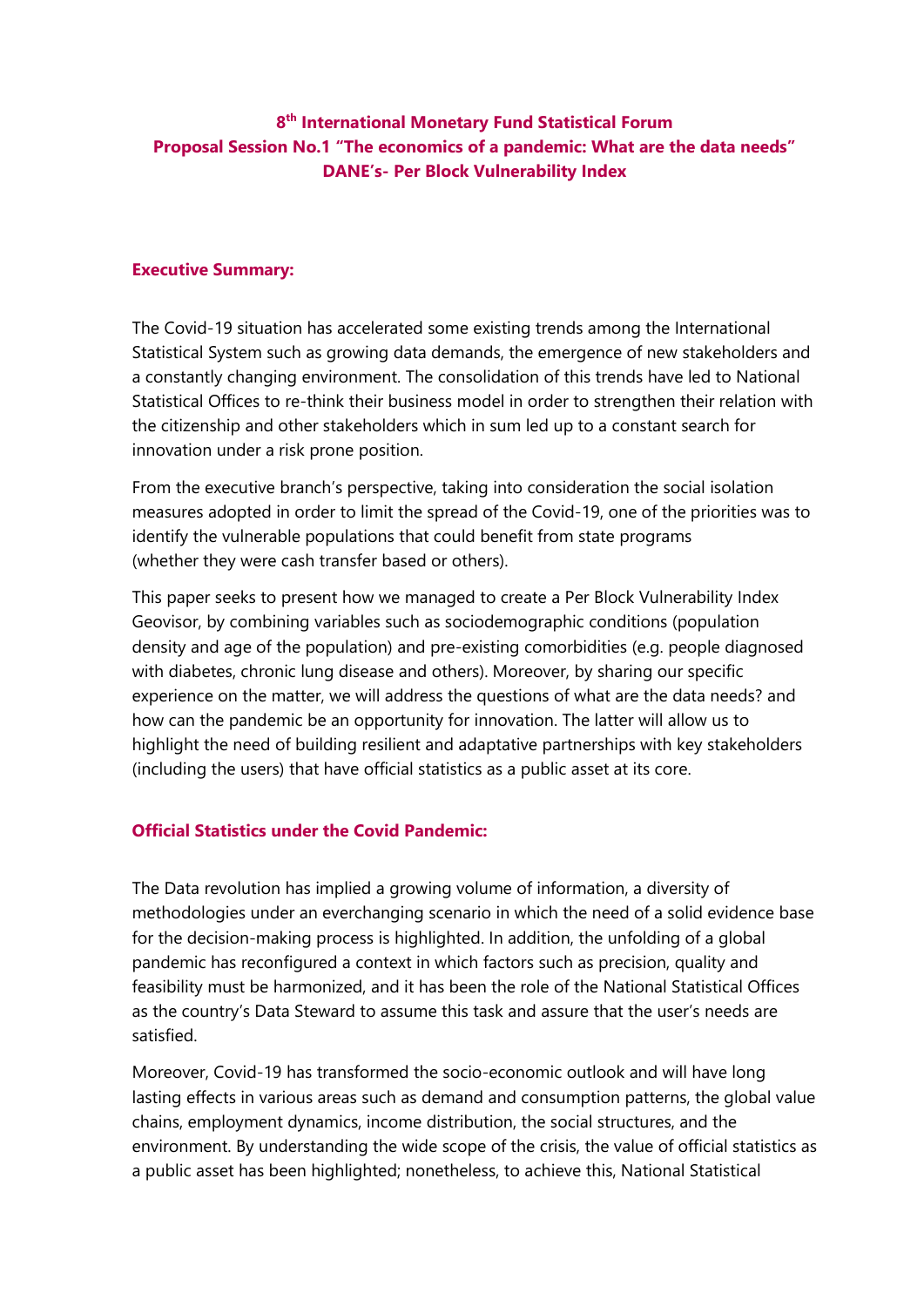Offices must face technological, ethical and communicational challenges (data infrastructure, the integration of new sources such as geospatial information, big data among others). By doing so, NSO's will be able to have statistical information that not only meets the data needs of users but empowers them to create the enabling conditions for a policy dialogue under an economic reactivation context.

Dealing with these challenges requires to establish adaptative cultures as an opportunity to strengthen coordination spaces and mechanisms in the learning community that is the International Statistical Community and under which International Organizations play a major role as they are both scenarios and agents.

Precision, as one of the attributes/dimensions of Quality of official statistics, can be attained by adding methodological thoroughness implemented by researchers, which implies a long and methodic process, it requires also to have interdisciplinary task teams allowing to have an integral perspective. Nonetheless with the Covid-19 pandemic, a new challenge emerged regarding the need to give concrete answers and inputs to a complex issue of which no documentation or prior experience in the LAC region could guide our efforts. As professionals in, and associated with, statistics the clear answer to this was to focus on the data, and let the data, its correlations, locations and trends speak to us. But then again, we encountered a new and wider challenge, which data should we use? which type of data could we use? Which is the correct frequency of the data? And finally, who *owns* this data?

This set of questions were initially addressed by the National Administrative Department of Statistics (DANE in Spanish) thanks to the strengths of the technical team, and afterwards were socialized with relevant stakeholders amid the pandemic such as the National Planning Department and the National Health Institute. Some of the issues that we had to evaluate before engaging with others was the assessment of our storage and processing capacities, the availability and quality of the information that we needed and specially the definition of working schedules and timelines that allowed for an efficient and effective planning.

As a governmental agency and as owner of the official statistics of the country, DANE made available all of its infrastructure, information and human resources to help in the construction of analysis that allowed the decision makers, at the national and local level, to better understand the crisis and create policies that were fit for purpose.

### **The Per Block Vulnerability Index:**

At the beginning of 2019, DANE presented to the country the results of its largest statistical operation, the National Population and Housing Census (CNPV 2018) which marked important milestones such as the design and implementation of an electronic census, the innovation in the logistics domain by designing a "routes method" allowing to increase the coverage of the statistical operation, an ethnic approach and the collection personal identification variables. The latter would become one of the major assets of the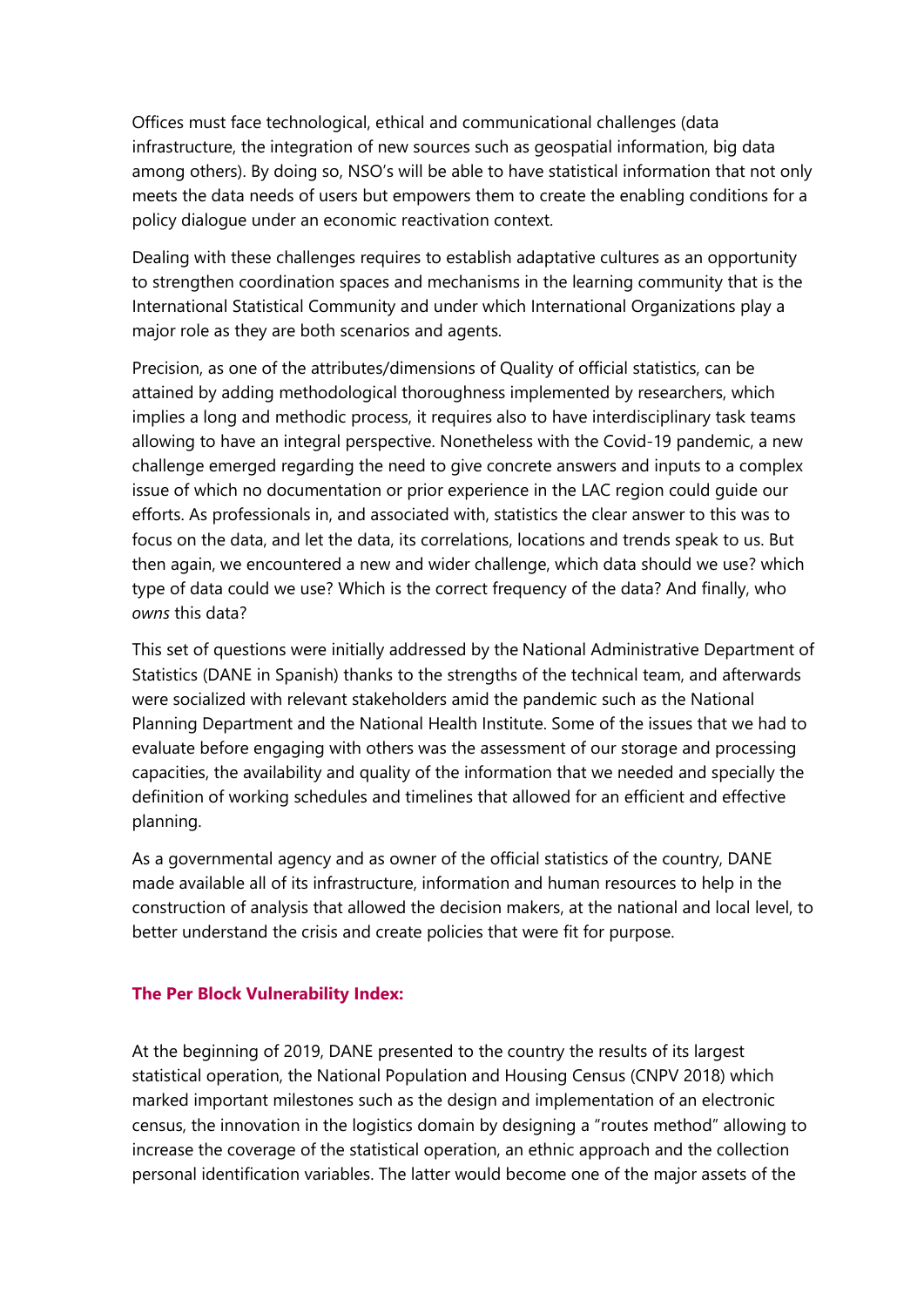NPHC 2018 due to the ease of integration with other statistical operations such as household surveys and administrative records. In addition to the personal identification, the composition of the households and the places of residence immediately became the information in greatest demand when the pandemic began.

The availability of this input as well as the juncture, allowed for a reinforced collaboration between DANE, the National Planning Department, the Ministry of Health and Social Protection and the Analytical Unit of the Institute for Health Technology Evaluation (IETS) in the characterization of the population that presented a bigger risk if infected with covid-19 and that would require a higher priority in the medical services of hospitalization and intensive care. To this end, we based our efforts in the sociodemographic characteristics of the deceased at the global level to identify patterns regarding age, sex, comorbidities, and conditions of habitability.

In this manner, all adults over 60 years of age were identified as susceptible people; Also, people with preexistence of hypertension, diabetes, chronic respiratory diseases, ischemic heart disease and any type of cancer make up some of the individual characteristics most frequently presented by those who died from Covid-19. Additionally, if a person had these characteristics, the interaction with the groups with the greatest contagion could put them at greater risk, therefore, and thanks to the composition of the household provided by the NPHC 2018 it was possible to locate the elderly living with people between 20 and 30 years old (with a higher risk of contagion) and those who coexisted with people between 30 and 50 years old (with a medium risk of contagion).

Once the isolation measures were taken at the national and local level, older adults who live alone or live with people who belong to their family nucleus would be at risk, since they must necessarily expose themselves to be able to stock up on food. Consequently, interactions of any kind could increase the risk of contagion, so determining the places with the highest demographic density, as well as overcrowded conditions in rooms and bedrooms, could help in planning and distribution of resources.

This understanding and the availability of the NPHC 2018 data, the records of the Unique Database of Health Affiliation (*Base de Datos Única de Afiliación en Salud* -BDUA) and individual records of health service provision (*Registros Individuales de Prestación de Servicios de SALUD* -RIPS), allowed, through deterministic integration (by identification document) the construction of 13 indicators calculated at block levels in all the municipal seats of the 1,122 municipalities in the country where according to the CNPV 2018, 75.5% of the population resides, which represents approximately 36.5 million people. With this information, the next step consisted in determining the areas with the greatest vulnerability, that is, the areas with the highest levels in the constructed indicators, which led to what was called the Vulnerability Index.

This index aims to help determine the volume and location of people with the greatest susceptibility to the virus and therefore prepare for the possible saturation of the health system. Through an interactive geovisualization platform it not only helps decision makers but also contributes in the generation of self-care awareness because the results were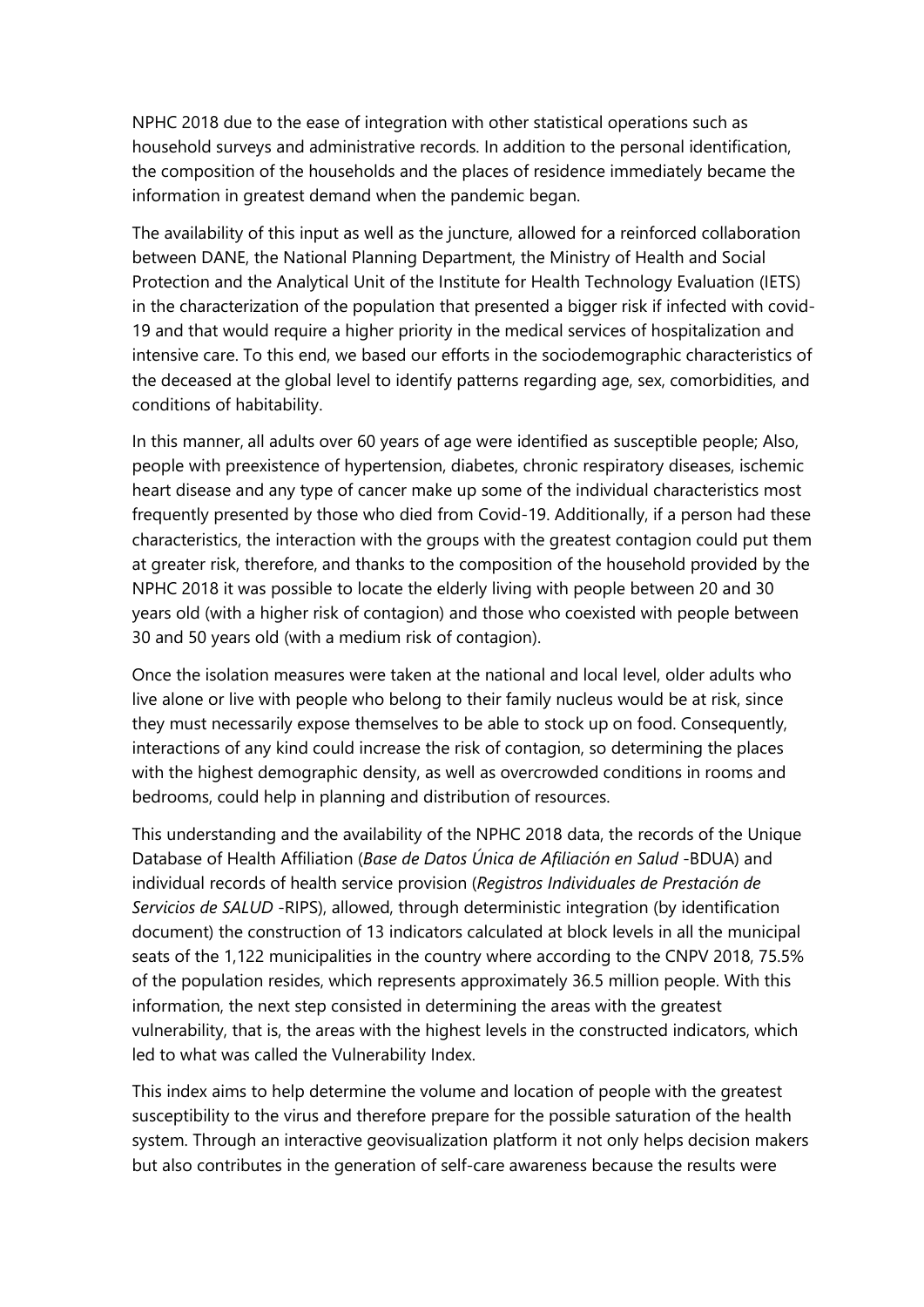available to all people, where they could easily find their residence block and understand how They and their community could be affected if they virus spread in their area.

## **The importance and advantages of the spatialization of thematic variables from statistical information**

Under the premise that everything that happens, happens somewhere, the relation between the different natural and socio-economic phenomena with the space in which these unfold, results in an indissoluble link, without which it would be impossible to analyze and, therefore, understand the behavior of these phenomena from its distribution in the geographical space, where the interactions between the human being and the surrounding environment are established.

Although the information as a whole is considered a fundamental asset for decisionmaking, the information resulting from statistical operations (census or samples) is of great relevance due to the rigorous methodologies used to obtain it, from operational and sample designs that allow to determine or infer the main characteristics of a target population.

Depending on the level of geographical / territorial disaggregation, the dissemination of the results obtained from the statistical operations is generally done alphanumerically through tables and graphs that synthesize the information. If the integration of statistical and geospatial information is added to the above, through the spatialization and visualization of statistical information through thematic maps, effective communication instruments are obtained for understanding trends and patterns of the different phenomena of interest.

Moreover, through the development, use and updating of areal statistical frameworks such as the National Geostatistical Framework (MGN) of DANE, we have developed a robust instrument with transversal support throughout the entire statistical process. Therefore, although the MGN is built for statistical purposes, it is not only the basis for collecting data in the sample designs and census operations, but it is seen as the main tool for the spatialized dissemination of statistical information at different geographic scales: from the general aggregations associated with the political-administrative division of the country, to the more specific disaggregations in rural and urban contexts, such as sections and blocks, respectively.

Said disaggregation allows to explore, in a more focused way, the detailed spatial behavior of the different thematic variables constructed from the source information, guaranteeing, in turn, the statistical reserve by means of the anonymization of the information.

Based on the above, one of the greatest achievements obtained by DANE in its mission of producing information for everyone has been to respond both to the needs of different types of users and to the increasingly substantial challenges of the current situation. Under these premises, we have developed an interactive geographic viewer of the Vulnerability Index of census source by block, with the collaboration of the National Planning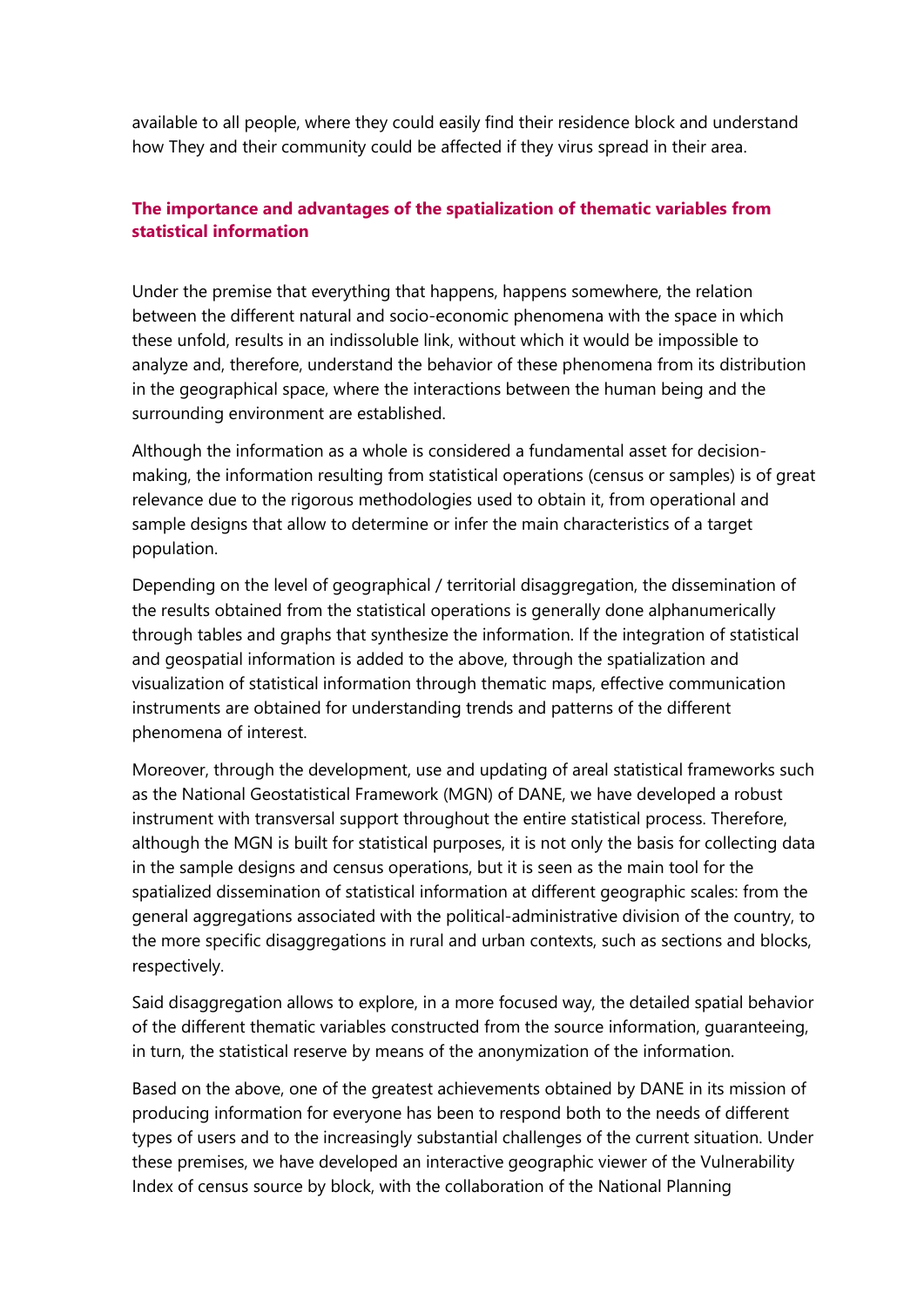Department (DNP) and the Analytical Unit of the Institute for Technological Evaluation in Health (IETS), which allows locating the population most likely to have complications if they become infected with COVID-19.

The geovisor<sup>[1](#page-4-0)</sup> allows visualizing, through coropletic representations on the blocks of the municipal capitals of the country, different thematic variables of interest for decisionmaking focused on the current situation, such as: multidimensional poverty index; groups by level of vulnerability; percentage of adults over 60; percentage of adults older than 70 years; location of medical centers, hotels; as well as the mobility index.

The provision of this tool has allowed different types of users to access the information in a striking and dynamic way, as well as the possibility of making inquiries about sites of particular interest and, in addition, the possibility of downloading the information in geographic coverage format to those users interested in carrying out their particular analyzes.



*Figure No.1: Overview of the per block Vulnerability index* 

## **Pivot Post-Covid: An evidence-based approach to tackle the uncertain:**

Although the Vulnerability Index was useful to raise awareness among citizens to abide to the existing social isolation measures and to provide information for the national and local authorities to determine how to better allocate the budget support to the health care centers and hospitals, due to its prompt availability and ease of interpretation, some of the challenges currently faced by DANE include the insertion of new indicators, such as mobility and to reduce the publication lag of the index to help plan and mitigate the impact of the pandemic in the new normality.

<span id="page-4-0"></span><sup>1</sup> <http://visor01.dane.gov.co/visor-vulnerabilidad/>